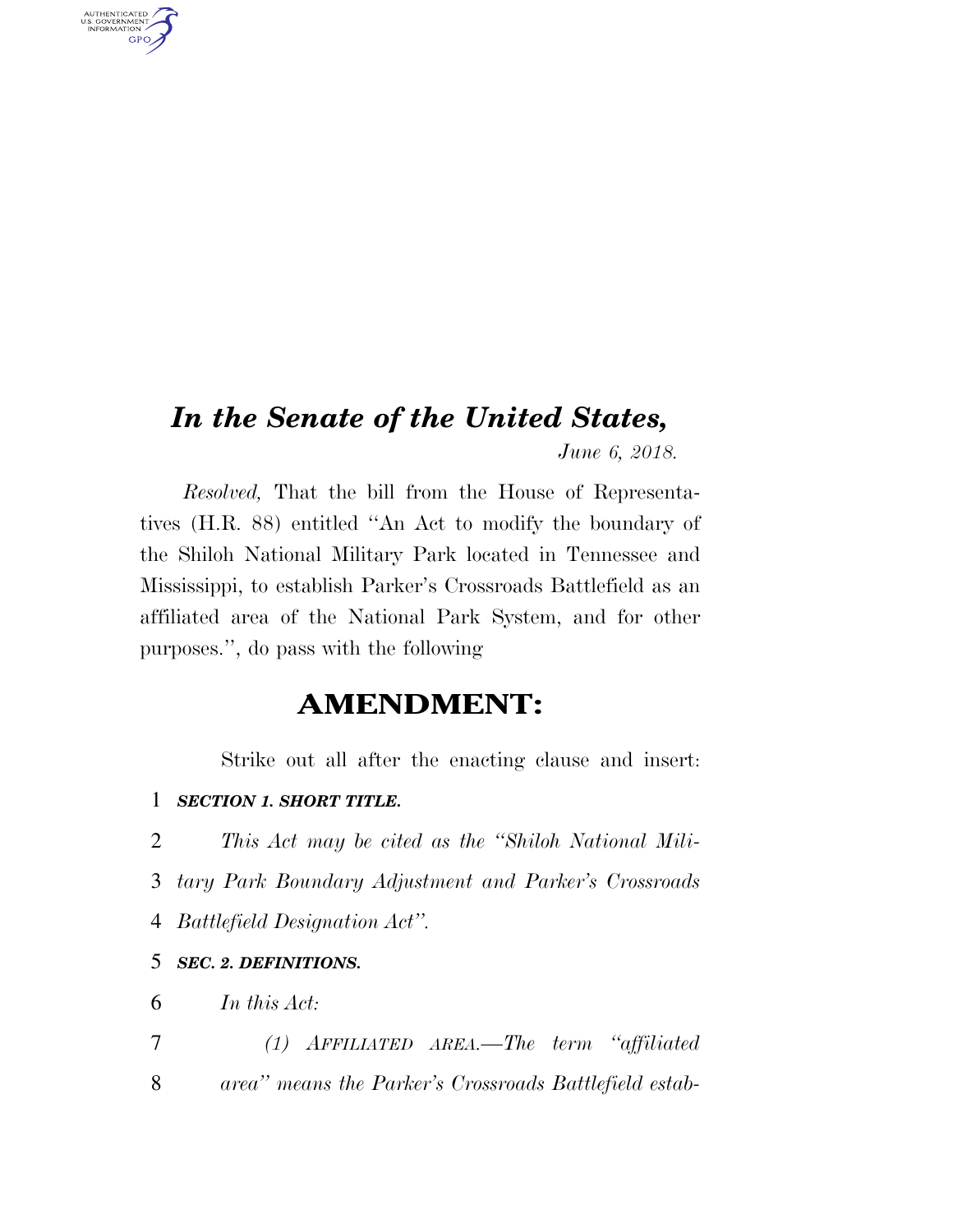| $\mathbf 1$    | lished as an affiliated area of the National Park Sys-       |
|----------------|--------------------------------------------------------------|
| $\overline{2}$ | tem by section $4(a)$ .                                      |
| 3              | (2) PARK.—The term "Park" means Shiloh Na-                   |
| $\overline{4}$ | tional Military Park, a unit of the National Park            |
| 5              | System.                                                      |
| 6              | (3) SECRETARY.—The term "Secretary" means                    |
| 7              | the Secretary of the Interior.                               |
| 8              | SEC. 3. AREAS TO BE ADDED TO SHILOH NATIONAL MILI-           |
| 9              | <b>TARY PARK.</b>                                            |
| 10             | (a) ADDITIONAL AREAS.—The boundary of the Park               |
| 11             | is modified to include the areas that are generally depicted |
| 12             | on the map entitled "Shiloh National Military Park, Pro-     |
| 13             | posed Boundary Adjustment", numbered 304/80,011, and         |
| 14             | dated July 2014, and which are comprised of the following:   |
| 15             | (1) Fallen Timbers Battlefield.                              |
| 16             | (2) Russell House Battlefield.                               |
| 17             | (3) Davis Bridge Battlefield.                                |
| 18             | (b) ACQUISITION AUTHORITY.—The Secretary may ac-             |
| 19             | quire the land described in subsection $(a)$ by donation or  |
| 20             | exchange.                                                    |
| 21             | (c) ADMINISTRATION.—Any land acquired under this             |
| 22             | section shall be administered as part of the Park.           |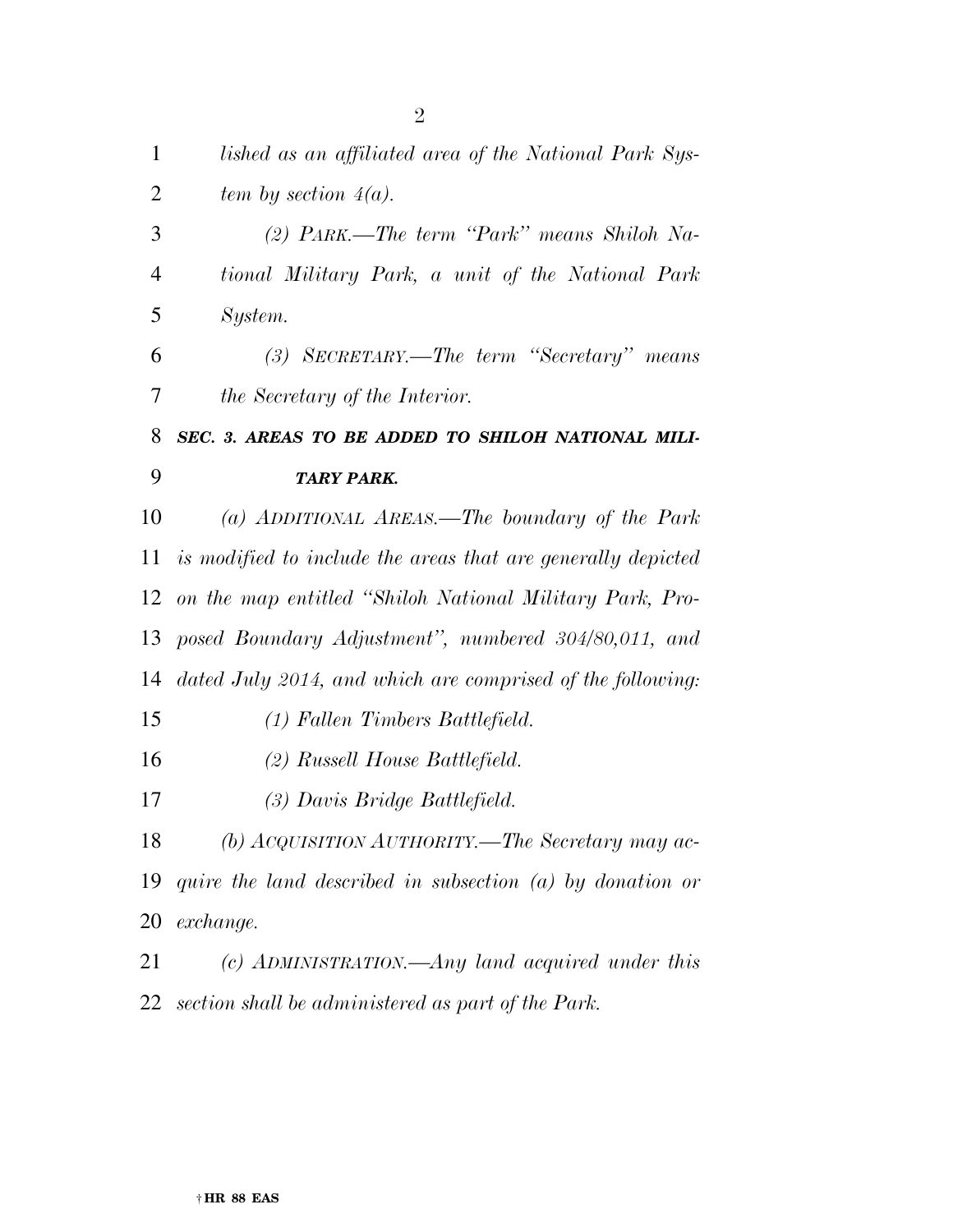### *SEC. 4. ESTABLISHMENT OF AFFILIATED AREA.*

 *(a) IN GENERAL.—Parker's Crossroads Battlefield in the State of Tennessee is established as an affiliated area of the National Park System.* 

 *(b) DESCRIPTION OF AFFILIATED AREA.—The affili- ated area shall consist of the area generally depicted within the ''Proposed Boundary'' on the map entitled ''Parker's Crossroads Battlefield, Proposed Boundary'', numbered 903/80,073, and dated July 2014.* 

 *(c) ADMINISTRATION.—The affiliated area shall be managed in accordance with—* 

*(1) this Act; and* 

 *(2) any law generally applicable to units of the National Park System.* 

 *(d) MANAGEMENT ENTITY.—The City of Parkers Crossroads and the Tennessee Historical Commission shall jointly be the management entity for the affiliated area.* 

 *(e) COOPERATIVE AGREEMENTS.—The Secretary may provide technical assistance and enter into cooperative agreements with the management entity for the purpose of providing financial assistance for the marketing, marking, interpretation, and preservation of the affiliated area.* 

 *(f) LIMITED ROLE OF THE SECRETARY.—Nothing in this Act authorizes the Secretary to acquire property at the affiliated area or to assume overall financial responsibility*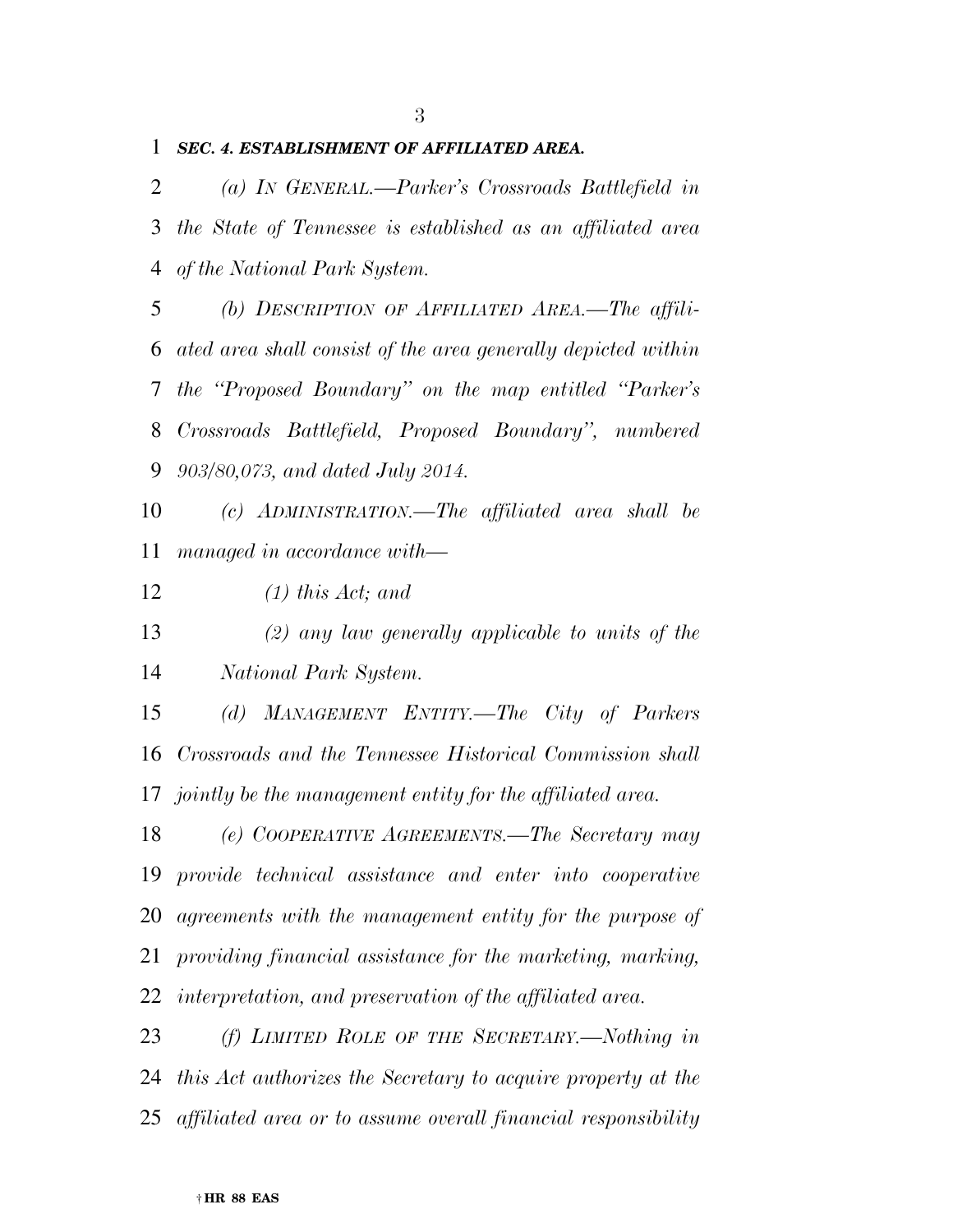*for the operation, maintenance, or management of the affili-ated area.* 

| 3              | (g) GENERAL MANAGEMENT PLAN.—                        |
|----------------|------------------------------------------------------|
| $\overline{4}$ | $(1)$ In GENERAL.—The Secretary, in consultation     |
| 5              | with the management entity, shall develop a general  |
| 6              | management plan for the affiliated area in accord-   |
| 7              | ance with section 100502 of title 54, United States  |
| 8              | Code.                                                |
| 9              | (2) TRANSMITTAL.—Not later than 3 years after        |
| 10             | the date on which funds are made available to carry  |
| 11             | out this Act, the Secretary shall submit to the Com- |
| 12             | mittee on Natural Resources of the House of Rep-     |
| 13             | resentatives and the Committee on Energy and Nat-    |
| 14             | ural Resources of the Senate the general management  |
| 15             | plan developed under paragraph (1).                  |
|                |                                                      |

Attest:

*Secretary.*